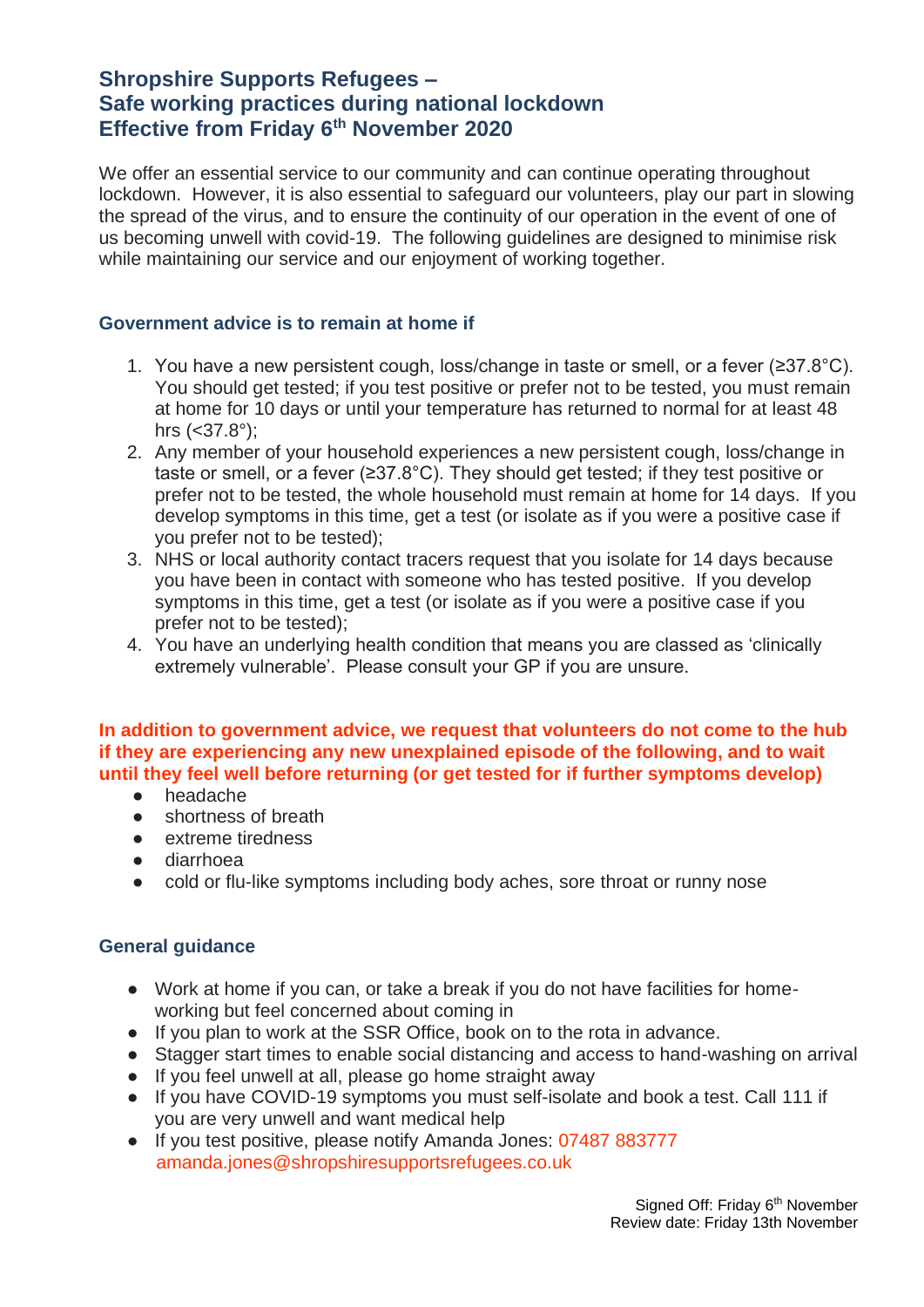## **Track and Trace**

All volunteers to complete sign in and sign out track and trace form. Form is located at the entrance. Name, time in, time out and up-to-date phone number.

# **Social distancing**

Maintaining >2 metres distance is essential to avoid being considered a close contact of someone who tests positive. Following these rules rigorously will mean that you will not have to self-isolate for 2 weeks even if someone you have worked with tests positive. To minimise risk of infection at the SSR Office it is essential that we all strictly adhere to these operating procedures:

- Always keep at least 2 metres apart. Always keep within your own designated work zone.
- Work 1 person to a zone and do not enter another zone when someone is working there.
- Do not use equipment from outside your own work zone unless they have been disinfected thoroughly.
- If you need to work **briefly** (less than 15 mins) between 1 and 2 metres from someone else, work side-to-side or back-to-back, not face-to-face.
- Avoid being less than one metre apart, no matter how briefly.
- Meetings should take place online (or can be outside if only 2 people at least 2m) apart)
- Never enter enclosed areas such as the corridor or the toilets at the same time as someone else.
- Drinks should not be made for each other; only make a drink for yourself.

### **Hygiene and Cleaning**

- Wash hands on arrival and regularly throughout the day, for at least 20 seconds using running water and liquid soap, turn taps off with a paper towel then dry hands thoroughly with a paper towel, disposing of towels in the bin provided.
- Wipe equipment with disinfectant before use and between users or avoid sharing.
- Good respiratory hygiene should be observed: cough into your elbow, use a disposable tissue to 'catch it, kill it, bin it', and wash hands with warm soapy water or use alcohol gel.
- Avoid touching your face.
- The last person at the end of the session should clean door handles, surfaces and equipment.

### **Personal Protective Equipment**

- Face coverings should be used in shared areas indoors (you must still remain 2 metres apart) if situations arise where you ever have to be close to another person. If you are unable to use a face covering, please speak to Amanda so that if possible alternative risk minimisation plans can be made.
- Gloves are provided if you wish to wear them, but do not replace the need for hand and respiratory hygiene.